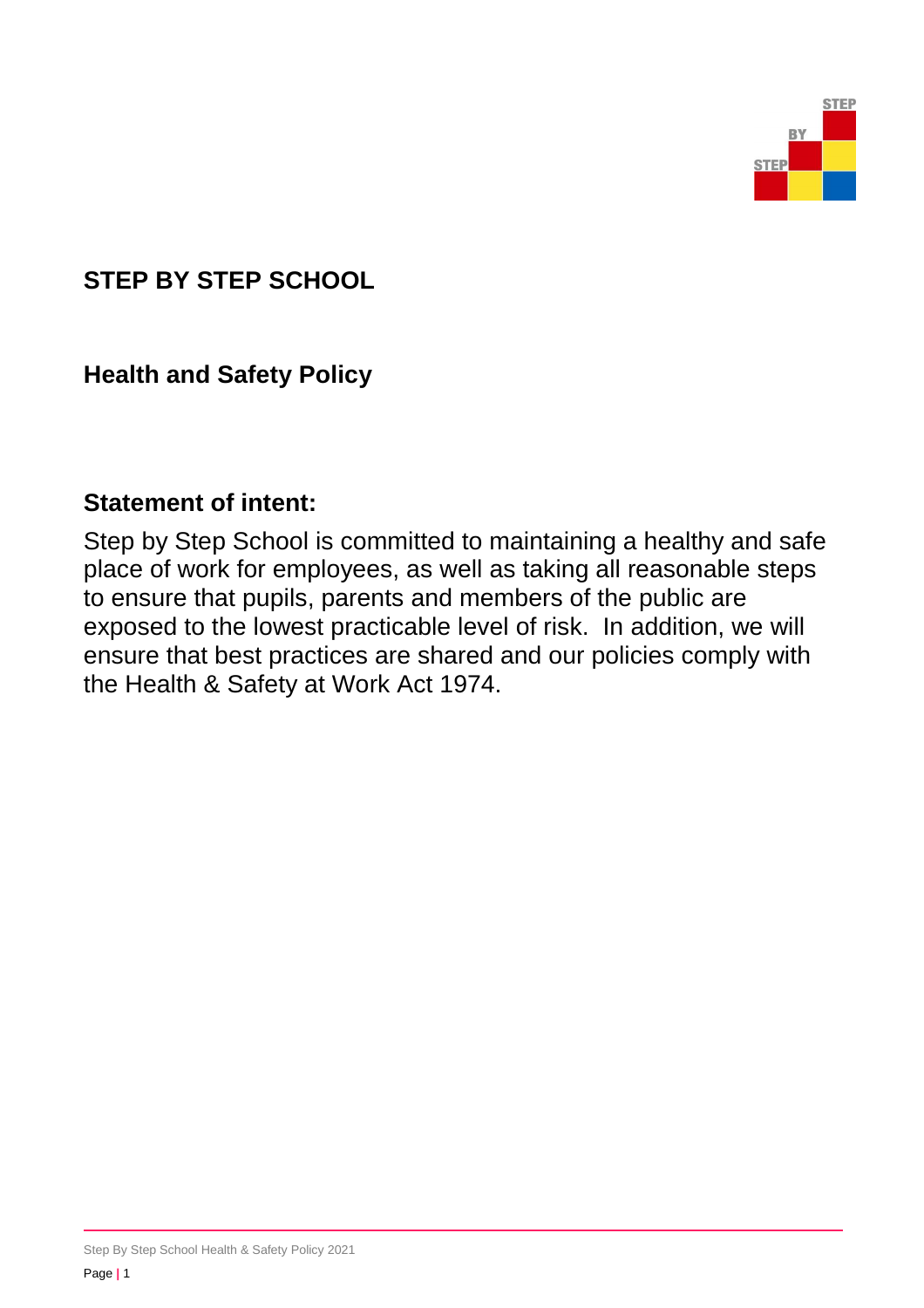## **Contents**

<span id="page-1-0"></span>

| Appendix 2. Recommended absence period for preventing the spread of infection 16 |  |
|----------------------------------------------------------------------------------|--|
|                                                                                  |  |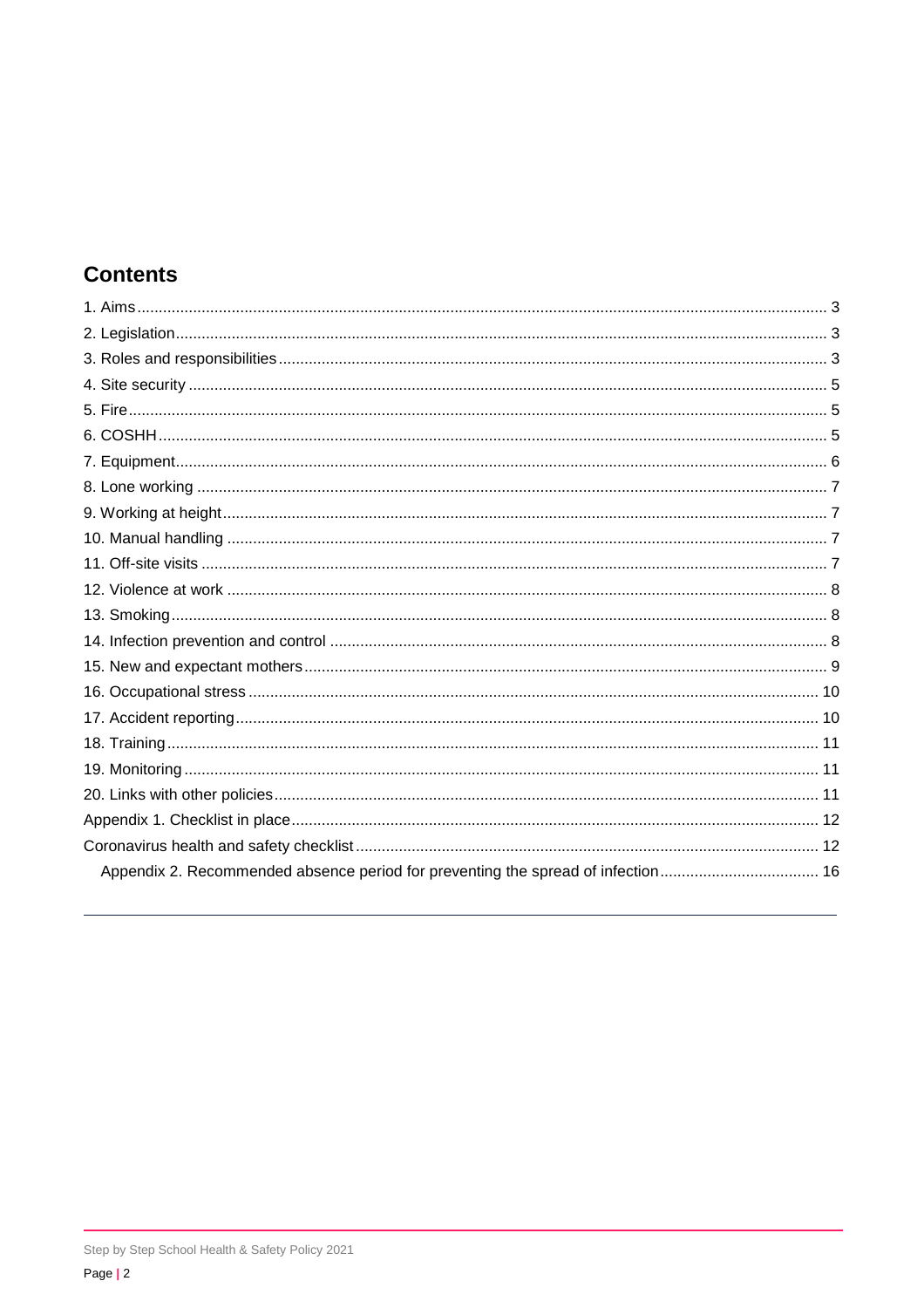## **1. Aims**

Our school aims to:

- > Provide and maintain a safe and healthy environment
- Establish and maintain safe working procedures amongst staff, pupils and all visitors to the school site
- > Have robust procedures in place in case of emergencies
- Ensure that the premises and equipment are maintained safely, and are regularly inspected

## <span id="page-2-0"></span>**2. Legislation**

This policy is based on advice from the Department for Education on [health and safety in schools](https://www.gov.uk/government/publications/health-and-safety-advice-for-schools) and the following legislation:

- [The Health and Safety at Work etc. Act 1974,](http://www.legislation.gov.uk/ukpga/1974/37) which sets out the general duties employers have towards employees and duties relating to lettings
- > [The Management of Health and Safety at Work Regulations 1992,](http://www.legislation.gov.uk/uksi/1992/2051/regulation/3/made) which require employers to make an assessment of the risks to the health and safety of their employees
- [The Management of Health and Safety at Work Regulations 1999,](http://www.legislation.gov.uk/uksi/1999/3242/contents/made) which require employers to carry out risk assessments, make arrangements to implement necessary measures, and arrange for appropriate information and training
- [The Control of Substances Hazardous to Health Regulations 2002,](http://www.legislation.gov.uk/uksi/2002/2677/contents/made) which require employers to control substances that are hazardous to health
- [The Reporting of Injuries, Diseases and Dangerous Occurrences Regulations \(RIDDOR\) 2013,](http://www.legislation.gov.uk/uksi/2013/1471/schedule/1/paragraph/1/made) which state that some accidents must be reported to the Health and Safety Executive and set out the timeframe for this and how long records of such accidents must be kept
- [The Health and Safety \(Display Screen Equipment\) Regulations 1992,](http://www.legislation.gov.uk/uksi/1992/2792/contents/made) which require employers to carry out digital screen equipment assessments and state users' entitlement to an eyesight test
- > [The Gas Safety \(Installation and Use\) Regulations 1998,](http://www.legislation.gov.uk/uksi/1998/2451/regulation/4/made) which require work on gas fittings to be carried out by someone on the Gas Safe Register
- [The Regulatory Reform \(Fire Safety\) Order 2005,](http://www.legislation.gov.uk/uksi/2005/1541/part/2/made) which requires employers to take general fire precautions to ensure the safety of their staff
- [The Work at Height Regulations 2005,](http://www.legislation.gov.uk/uksi/2005/735/contents/made) which require employers to protect their staff from falls from height

The school follows [national guidance published by Public Health England](https://www.gov.uk/government/publications/health-protection-in-schools-and-other-childcare-facilities/chapter-9-managing-specific-infectious-diseases) when responding to infection control issues.

This policy complies with our funding agreement and articles of association.

## <span id="page-2-1"></span>**3. Roles and responsibilities**

## **3.1 The Governing Board**

The governing board has ultimate responsibility for health and safety matters in the school, but will delegate day-to-day responsibility to the headteacher.

The governing board has a duty to take reasonable steps to ensure that staff and pupils are not exposed to risks to their health and safety. This applies to activities on or off the school premises.

The governing board, as the employer, also has a duty to:

- Assess the risks to staff and others affected by school activities in order to identify and introduce the health and safety measures necessary to manage those risks
- Inform employees about risks and the measures in place to manage them
- Ensure that adequate health and safety training is provided

The governor who oversees health and safety is Jill Moss.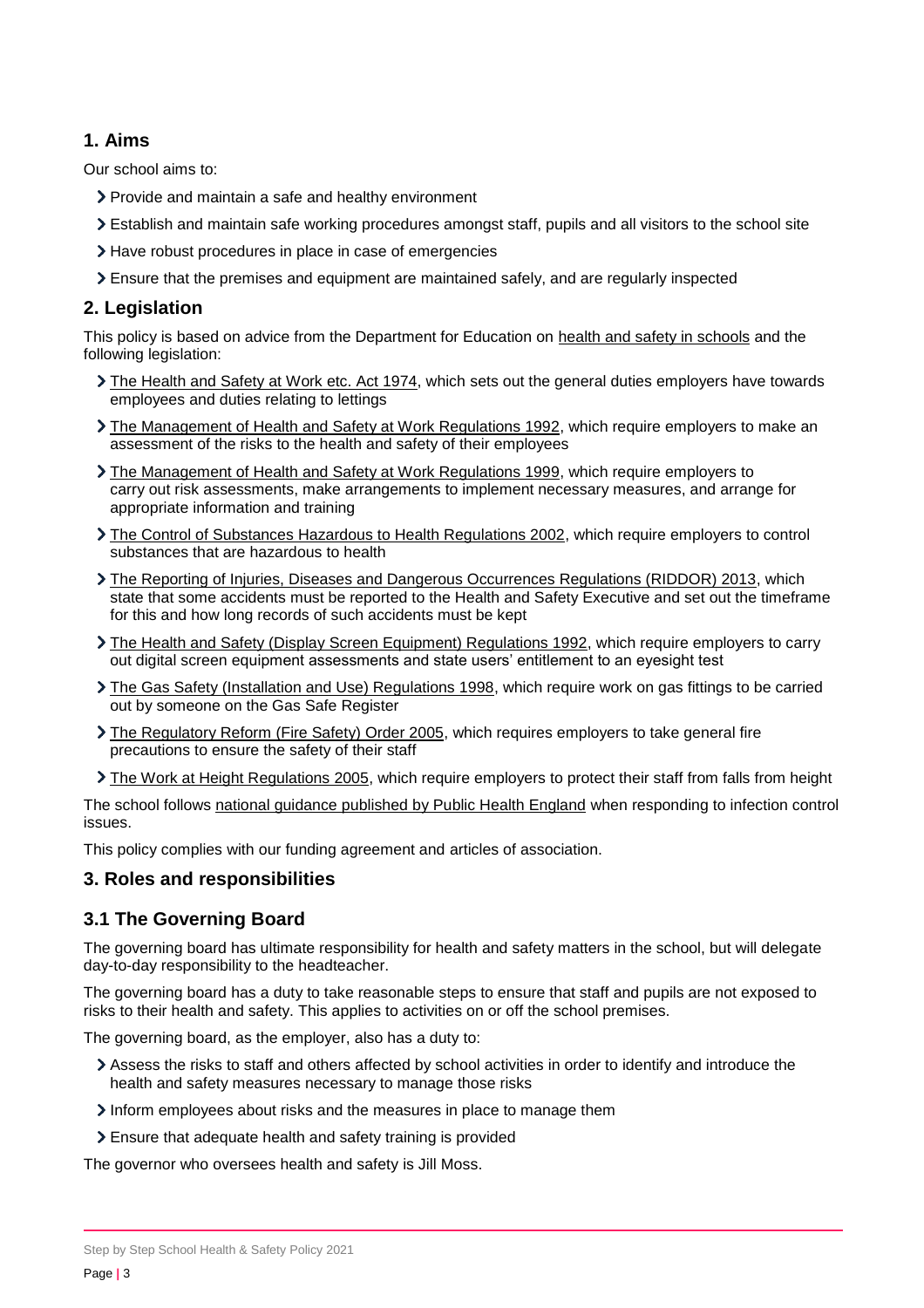## **3.2 Headteacher**

The headteacher is responsible for health and safety day-to-day. However, this role is delegated to the School Business Manager.

This involves:

- Implementing the health and safety policy
- Ensuring there are enough staff to safely supervise pupils
- Ensuring that the school building and premises are safe and regularly inspected
- > Providing adequate training for school staff
- Reporting to the governing board on health and safety matters
- Ensuring appropriate evacuation procedures are in place and regular fire drills are held
- Ensuring that in their absence, health and safety responsibilities are delegated to another member of staff
- Ensuring all risk assessments are completed and reviewed
- Monitoring cleaning contracts, and ensuring cleaners are appropriately trained and have access to personal protective equipment, where necessary

In the School Business Manager's absence, Ererton Harrison (School Caretaker) assumes the above day-today health and safety responsibilities.

## **3.3 Health and safety lead**

The nominated health and safety lead is Clare Eastwood (School Business Manager).

## **3.4 Staff**

School staff have a duty to take care of pupils in the same way that a prudent parent/guardian would do so.

Staff will:

- Take reasonable care of their own health and safety and that of others who may be affected by what they do at work
- Co-operate with the school on health and safety matters
- Read the current Risk Assessments in the work place and be responsible for keeping your own work space free of trips and slip hazzards
- Work in accordance with training and instructions
- Inform the appropriate person of any work situation representing a serious and immediate danger so that remedial action can be taken
- Model safe and hygienic practice for pupils
- Understand emergency evacuation procedures and feel confident in implementing them

## **3.5 Pupils and parents**

Pupils and parents are responsible for following the school's health and safety advice, on-site and off-site, and for reporting any health and safety incidents to a member of staff.

## **3.6 Contractors**

Contractors will agree health and safety practices with the headteacher before starting work. Before work begins, the contractor will provide evidence that they have completed an adequate risk assessment of all their planned work.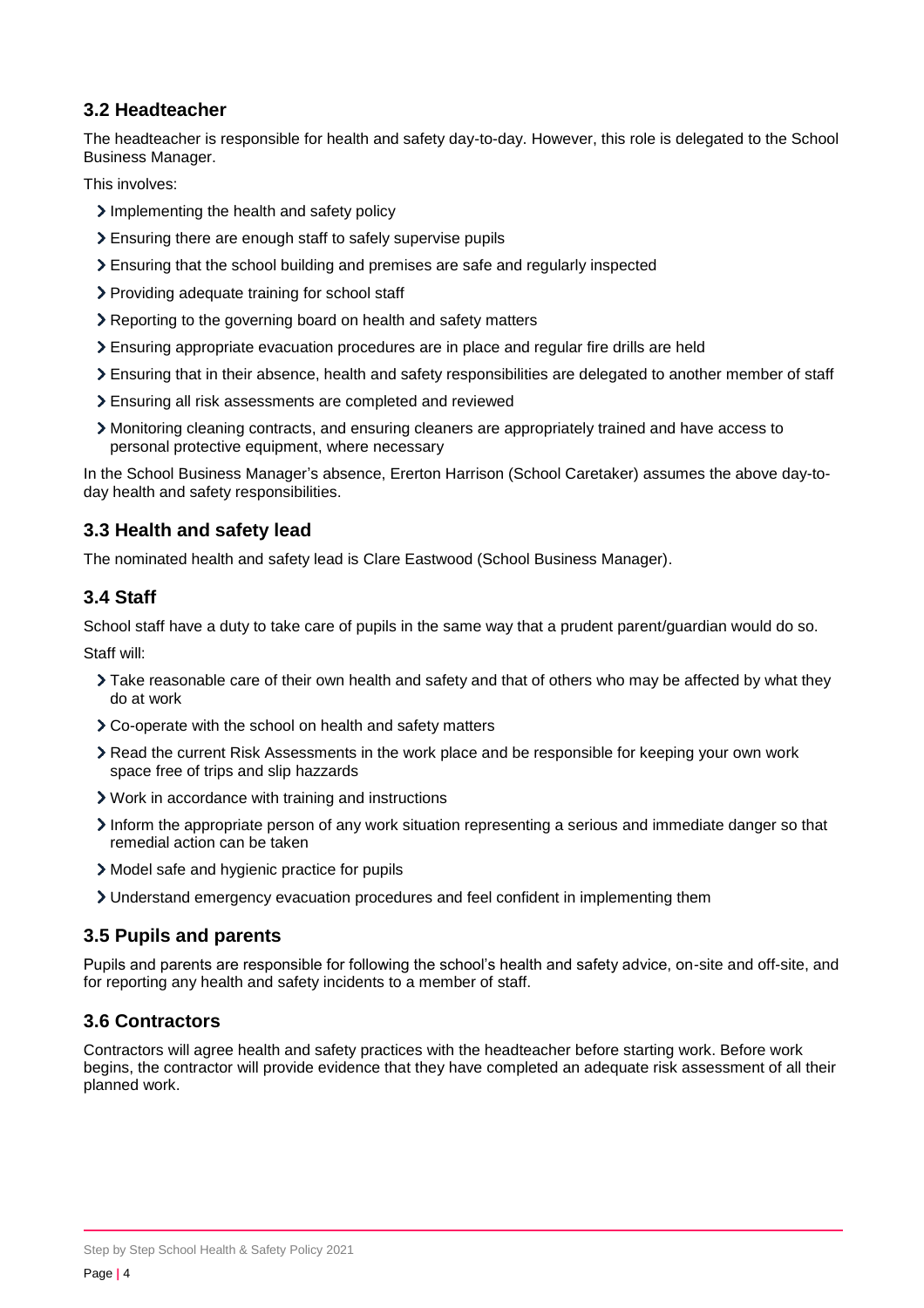## <span id="page-4-0"></span>**4. Site security**

The school caretaker is responsible for the security of the school site in school hours. They are responsible for visual inspections of the site, and for the intruder and fire alarm systems. The School Business Manager is responsible out of School hours.

The school has 7 CCTV camera's in place which is streamed directly to the School Business Managers phone. Please see our CCTV policy for further details

#### <span id="page-4-1"></span>**5. Fire**

Emergency exits, assembly points and assembly point instructions are clearly identified by safety signs and notices. The fire risk assessment of the premises will be reviewed regularly by the Fire team and our external advisor

Emergency evacuations are practiced at least once a term.

- $\triangleright$  The fire alarm is a loud continuous bell
- $\triangleright$  Fire alarm testing will take place once a week

Please see our Fire Policy for full details.

## <span id="page-4-2"></span>**6. COSHH**

Schools are required to control hazardous substances, which can take many forms, including:

- > Chemicals
- > Products containing chemicals
- > Fumes
- > Dusts
- Vapors
- Mists
- > Gases and asphyxiating gases
- Germs that cause diseases, such as leptospirosis or legionnaires disease

Training is provided for all new employees as part of the induction program and further training is carried out as part of the Health and Safety training in the first two weeks of a person joining the school.

Control of substances hazardous to health (COSHH) risk assessments are completed by the health & safety lead and circulated to all employees who work with hazardous substances.

Staff will also be provided with protective equipment where necessary, and must wear gloves when cleaning.

Our staff use and store hazardous products in accordance with instructions on the product label. All hazardous products are kept in their original containers, with clear labelling and product information.

All hazardous substances will be stored in the flammable yellow cabinet in the caretaker's shed away from all unauthorised staff.

Any hazardous products are disposed of in accordance with specific disposal procedures.

Emergency procedures, including procedures for dealing with spillages, are displayed near where hazardous products are stored and in areas where they are routinely used.

Please see our COSHH policy for further details.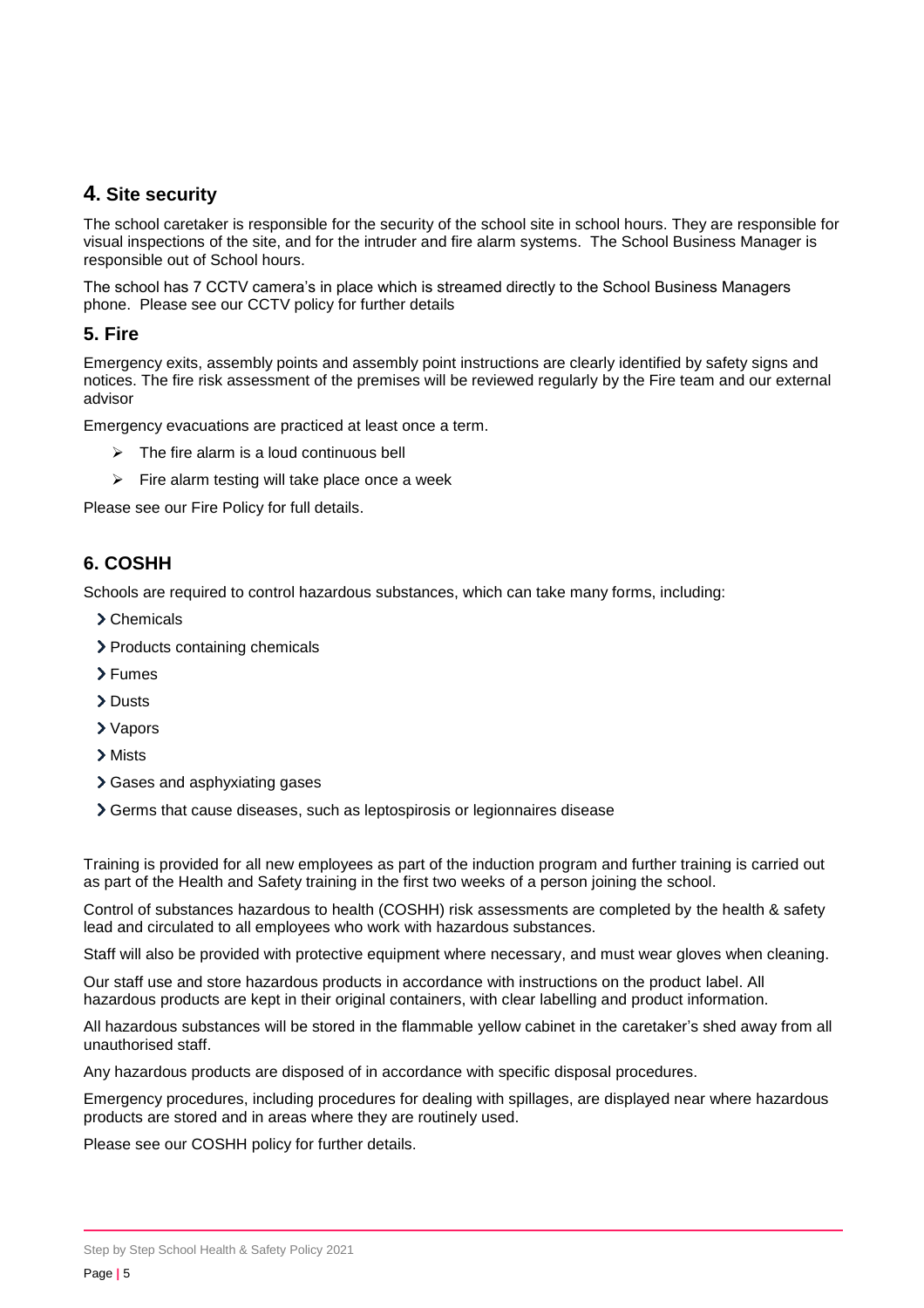#### **6.1 Legionella**

- A water risk assessment has been completed on 16 August 2018 by Reef Water Solutions. The School Caretaker is responsible for ensuring that the identified operational controls are conducted and recorded in the water log slip found on the School Pod.
- This risk assessment will be reviewed when significant changes have occurred to the water system.
- The risks from legionella are mitigated by the following: weekly water temperature checks put in place and carried out by the caretaker and health & safety managers based in each classroom.

#### **6.2 Asbestos**

There is no asbestos on site.

#### <span id="page-5-0"></span>**7. Equipment**

- All equipment and machinery is maintained in accordance with the manufacturer's instructions. In addition, maintenance schedules outline when extra checks should take place
- When new equipment is purchased, it is checked to ensure that it meets appropriate educational standards
- All equipment is stored in the appropriate storage containers and areas. All containers are labelled with the correct hazard sign and contents

#### **7.1 Electrical equipment**

- All staff are responsible for ensuring that they use and handle electrical equipment sensibly and safely
- Any pupil or volunteer who handles electrical appliances does so under the supervision of the member of staff who so directs them
- Any potential hazards will be reported to the caretaker immediately
- Permanently installed electrical equipment is connected through a dedicated isolator switch and adequately earthed
- Where necessary, a portable appliance test (PAT) will be carried out by a competent person every two years
- All isolator switches are clearly marked to identify the machine that they supply power to
- Electrical apparatus and connections will not be touched by wet hands and will only be used in dry conditions
- Maintenance, repair, installation and disconnection work associated with permanently installed or portable electrical equipment is only carried out by a competent person

## **7.2 PE & Gym equipment**

- Pupils are taught how to carry out and set up PE equipment safely and efficiently. Staff check that equipment is set up safely
- All staff receive gym induction training which is updated annually
- Any concerns about the condition of the gym floor or other apparatus will be reported to the caretaker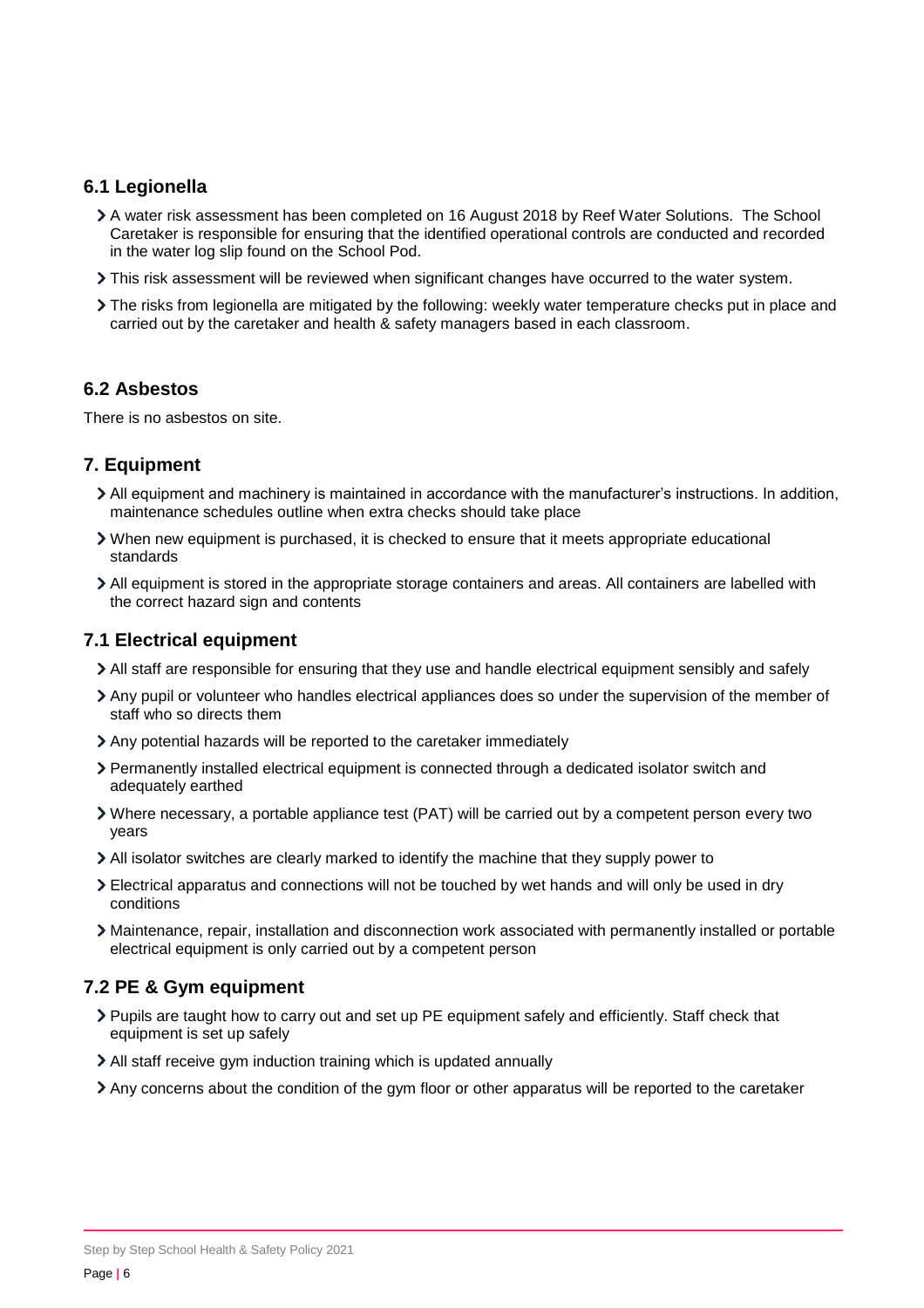## **7.3 Display screen equipment**

> Please see our DSE Policy

## <span id="page-6-0"></span>**8. Lone working**

Lone working may include:

- Early / late working
- > Home or site visits
- Weekend working
- > Site manager duties
- > Site cleaning duties
- Working in a single occupancy office

Potentially dangerous activities, such as those where there is a risk of falling from height, will not be undertaken when working alone. If there are any doubts about the task to be performed, then the task will be postponed until other staff members are available.

If lone working is to be undertaken following agreement by the headteacher, a member of the Senior Leadership Team (SLT) will be responsible for keeping in contact with the staff member whilst they are on site. The staff member is responsible for informing the SLT when they arrive and leave the school. A friend or family member will be informed about where the member of staff is and when they are likely to return.

The lone worker will ensure that they are medically fit to work alone and that they are competent with the door alarm system.

## <span id="page-6-1"></span>**9. Working at height**

We will ensure that work is properly planned, supervised and carried out by competent people with the skills, knowledge and experience to do the work.

For further information, please see our Working at Height Policy

## <span id="page-6-2"></span>**10. Manual handling**

It is up to individuals to determine whether they are fit to lift or move equipment and furniture. If an individual feels that to lift an item could result in injury or exacerbate an existing condition, they will ask for assistance.

The school will ensure that proper mechanical aids and lifting equipment are available in school, and that staff are trained in how to use them safely.

Staff and pupils are expected to use the following basic manual handling procedure:

- Plan the lift and assess the load. If it is awkward or heavy, use a mechanical aid, such as a trolley, or ask another person to help
- Take the more direct route, ensuring it is clear from obstruction and is as flat as possible
- Ensure the area where you plan to offload the load is clear
- When lifting, bend your knees, keep your back straight, feet apart, and angled out. Ensure the load is held firmly close to the body. Lift smoothly and slowly and avoid twisting, stretching and reaching where practicable

Further information can be found in our Manual Handling Policy

## <span id="page-6-3"></span>**11. Off-site visits**

When taking pupils off the school premises, we will ensure that:

Risk assessments will be completed where off-site visits and activities require them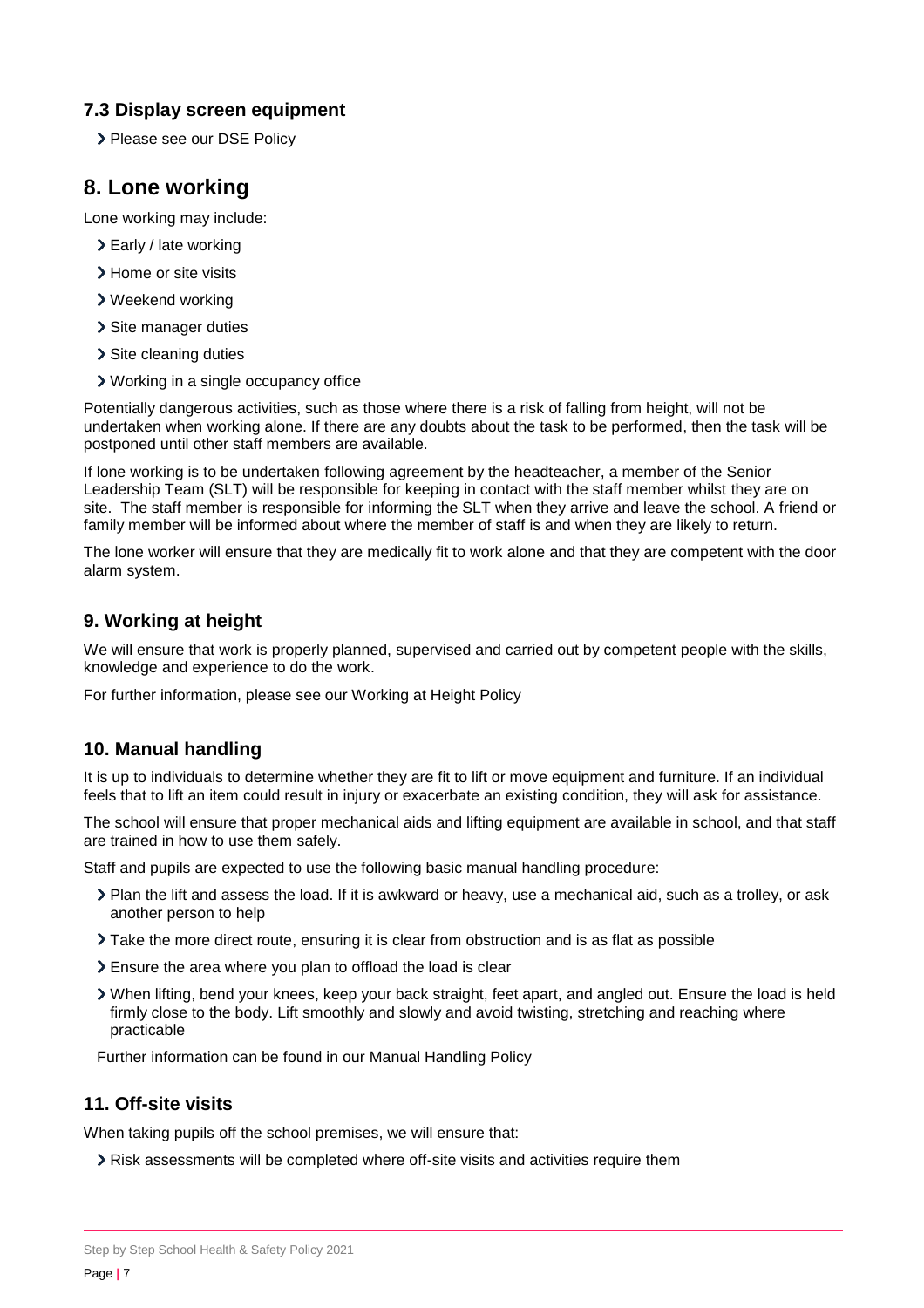- All off-site visits are appropriately staffed
- Staff will take a school mobile phone, a portable first aid kit, and information about the specific medical needs of pupils, along with the parents' contact details
- There will always be at least one first aider (qualified in basic first aid) on school trips and visits

#### <span id="page-7-0"></span>**12. Violence at work**

We believe that staff should not be in any danger at work, and will not tolerate violent or threatening behaviour towards our staff.

All staff will report any incidents of aggression or violence (or near misses) directed to themselves to their line manager or the headteacher immediately.

## <span id="page-7-1"></span>**13. Smoking**

Smoking is only permitted in the staff car park and cigarettes are extinguished in the smoking bins provided.

#### <span id="page-7-2"></span>**14. Infection prevention and control**

We follow national guidance published by Public Health England when responding to infection control issues. We will encourage staff and pupils to follow this good hygiene practice, outlined below, where applicable.

#### **14.1 Handwashing**

- Wash hands with liquid soap and warm water, and dry with paper towels for a least 20 seconds
- Use hand sanitizer if water isn't available
- Always wash hands after using the toilet, before eating or handling food, and after handling animals
- Cover all cuts and abrasions with waterproof dressings

#### **14.2 Coughing and sneezing**

- Cover mouth and nose with a tissue
- Dispose of tissues in a bin with a secure lid
- Wash hands after using or disposing of tissues
- > Spitting is discouraged

#### **14.3 Personal protective equipment**

- Wear disposable non-powdered vinyl or latex-free CE-marked gloves and disposable plastic aprons where there is a risk of splashing or contamination with blood/body fluids (for example, nappy or pad changing)
- Wear a mask, face shield or goggles if there is a risk of splashing to the face
- Use the correct personal protective equipment when handling cleaning chemicals

#### **14.4 Cleaning of the environment**

Clean the environment, including toys and equipment, frequently and thoroughly

#### **14.5 Cleaning of blood and body fluid spillages**

- Clean up all spillages of blood, faeces, saliva, vomit, nasal and eye discharges immediately and wear personal protective equipment
- When spillages occur, clean using a product that combines both a detergent and a disinfectant and use as per manufacturer's instructions. Ensure it is effective against bacteria and viruses and suitable for use on the affected surface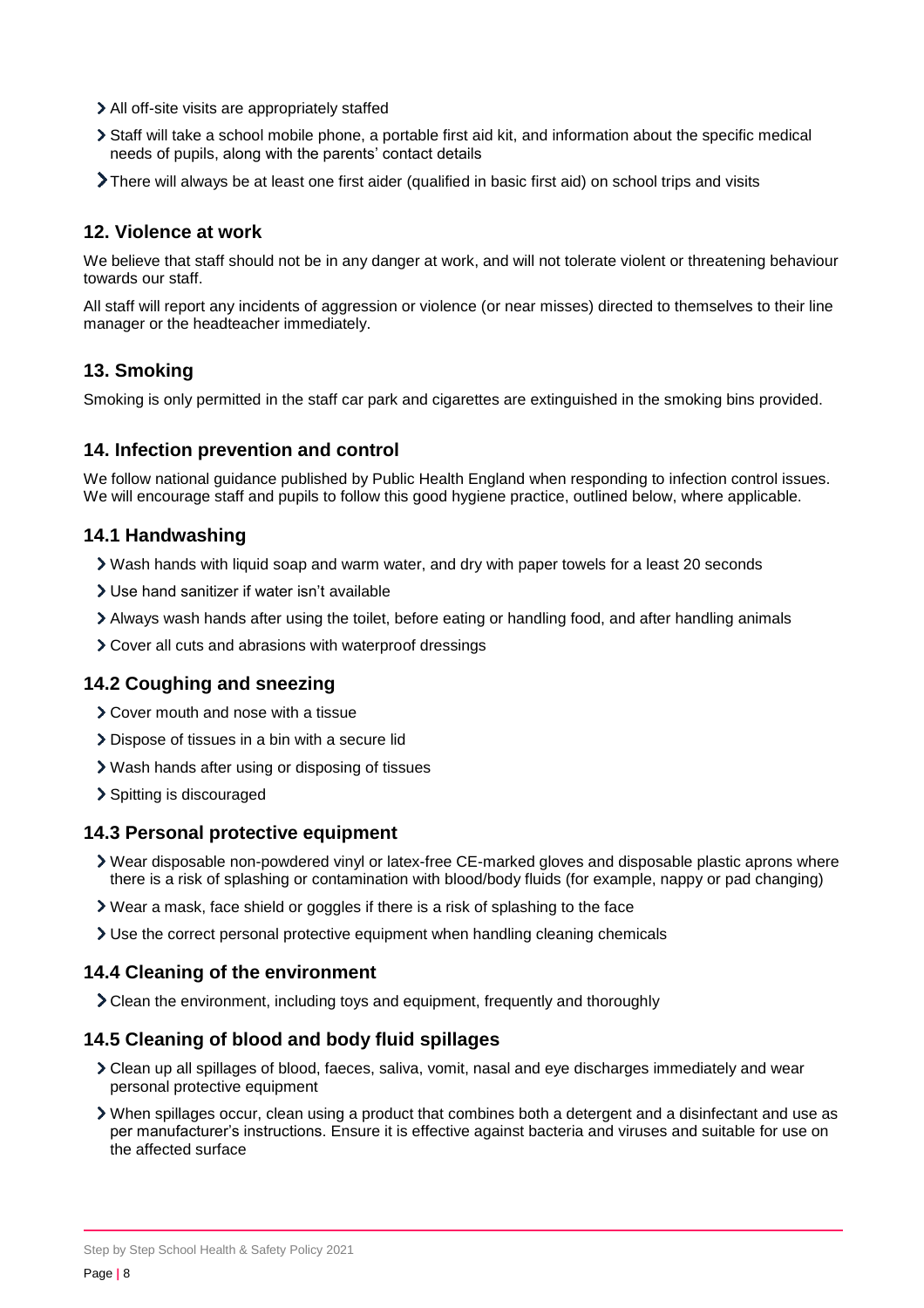- Never use mops for cleaning up blood and body fluid spillages use disposable paper towels and discard clinical waste as described below
- > Spillage kits are available for blood spills

#### **14.6 Laundry**

- Wash laundry in a separate dedicated facility
- Wash soiled linen separately and at the hottest wash the fabric will tolerate
- Wear personal protective clothing when handling soiled linen
- > Bag children's soiled clothing to be sent home, never rinse by hand

#### **14.7 Clinical waste**

- Always segregate domestic and clinical waste, in accordance with local policy
- Used nappies/pads, gloves, aprons and soiled dressings are stored in correct clinical waste bags in footoperated bins
- Remove clinical waste with a registered waste contractor
- Remove all clinical waste bags when they are two-thirds full and store in a dedicated, secure area while awaiting collection

#### **14.8 Animals**

- Wash hands before and after handling any animals
- > Supervise pupils when playing with animals

#### **14.9 Pupils vulnerable to infection**

Some medical conditions make pupils vulnerable to infections that would rarely be serious in most children. The school will normally have been made aware of such vulnerable children. These children are particularly vulnerable to chickenpox, measles or slapped cheek disease (parvovirus B19). If exposed to any of these, the parent/carer will be informed promptly, and further medical advice sought. We will advise these children to have additional immunisations, for example for pneumococcal disease and influenza.

#### **14.10 Exclusion periods for infectious diseases**

The school will follow recommended exclusion periods outlined by Public Health England, summarised in appendix 2.

In the event of an epidemic/pandemic, we will follow advice from Public Health England about the appropriate course of action.

#### <span id="page-8-0"></span>**15. New and expectant mothers**

Risk assessments will be carried out whenever any employee or pupil notifies the school that they are pregnant.

Appropriate measures will be put in place to control risks identified. Some specific risks are summarised below:

- Chickenpox can affect the pregnancy if a woman has not already had the infection. Expectant mothers should report exposure to their antenatal carer and GP at any stage of exposure. Shingles is caused by the same virus as chickenpox, so anyone who has not had chickenpox is potentially vulnerable to the infection if they have close contact with a case of shingles
- If a pregnant woman comes into contact with measles or German measles (rubella), she should inform her antenatal carer and GP immediately to ensure investigation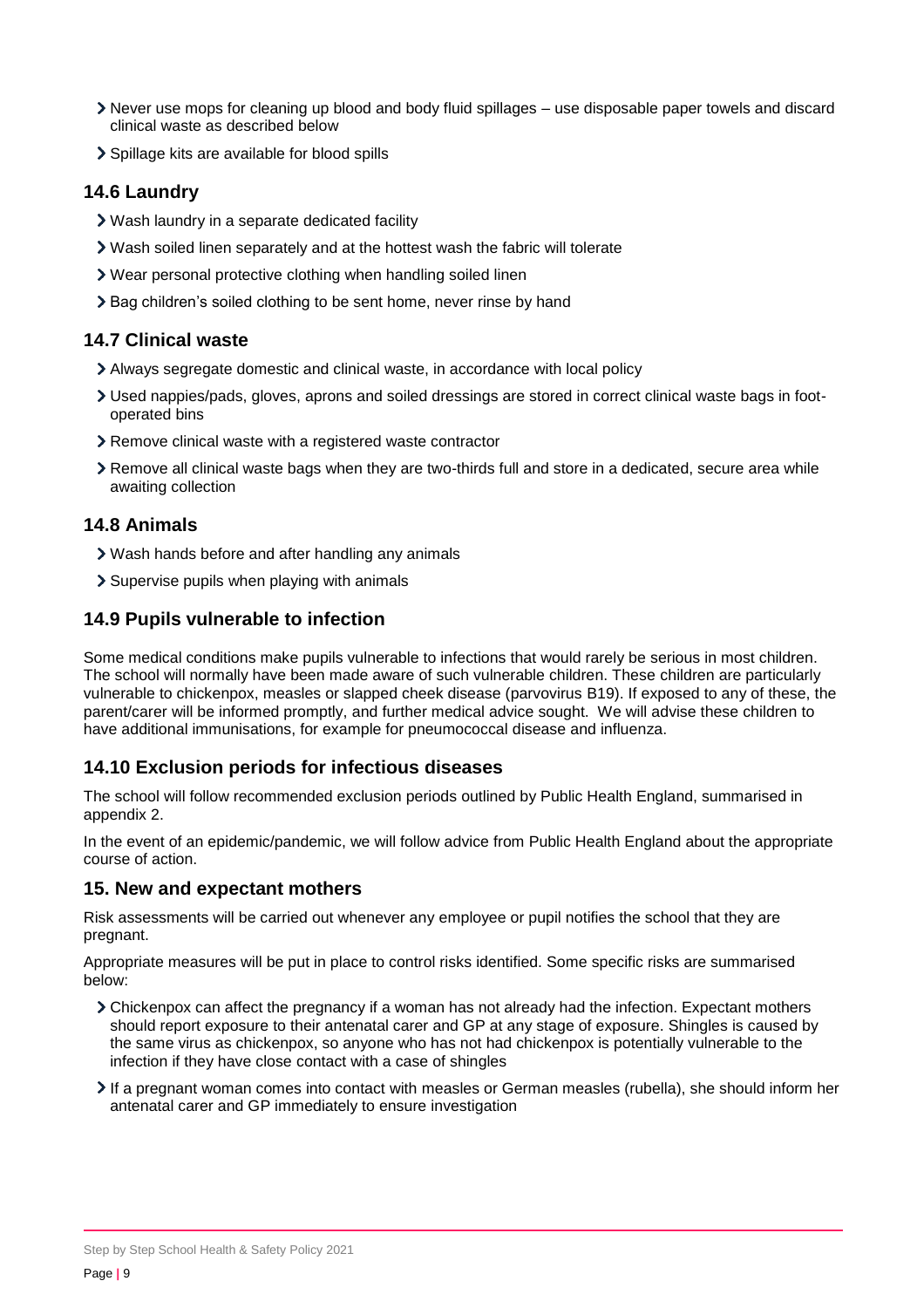Slapped cheek disease (parvovirus B19) can occasionally affect an unborn child. If exposed early in pregnancy (before 20 weeks), the pregnant woman should inform her antenatal carer and GP, as this must be investigated promptly

## <span id="page-9-0"></span>**16. Occupational stress**

We are committed to promoting high levels of health and wellbeing, and recognise the importance of identifying and reducing workplace stressors through risk assessment.

Systems are in place within the school for responding to individual concerns and monitoring staff workloads.

Please see our Stress Management Policy for further details

## <span id="page-9-1"></span>**17. Accident reporting**

All accidents should be reported using schoolpod which is classed as our accident book and should include your line manager and the School Business Manager.

#### **17.1 Accident record**

- An accident form will be completed via School Pod (or recorded in the class book if minor) as soon as possible after the accident occurs by the member of staff or first aider who deals with it.
- As much detail as possible will be supplied when reporting an accident
- Information about injuries will also be kept on the pupils' educational records
- Records held in the first aid slip on School Pod will be retained by the school for a minimum of 3 years, in accordance with regulation 25 of the Social Security (Claims and Payments) Regulations 1979, and then securely disposed of.

## **17.2 Reporting to the Health and Safety Executive**

The School Business Manager will keep a record of any accident which results in a reportable injury, disease, or dangerous occurrence, as defined in the RIDDOR 2013 legislation (Regulations 4, 5, 6 and 7).

The School Business Manager will report these to the Health and Safety Executive as soon as is reasonably practicable, and in any event within 10 days of the incident.

Reportable injuries, diseases or dangerous occurrences include:

> Death

> Specified injuries. These are:

- Fractures, other than to fingers, thumbs and toes
- Amputations
- Any injury likely to lead to permanent loss of sight or reduction in sight
- Any crush injury to the head or torso causing damage to the brain or internal organs
- Serious burns (including scalding)
- Any scalping requiring hospital treatment
- Any loss of consciousness caused by head injury or asphyxia
- Any other injury arising from working in an enclosed space which leads to hypothermia or heatinduced illness, or requires resuscitation or admittance to hospital for more than 24 hours

Information on how to make a RIDDOR report is available here:

http://www.hse.gov.uk/riddor/report.htm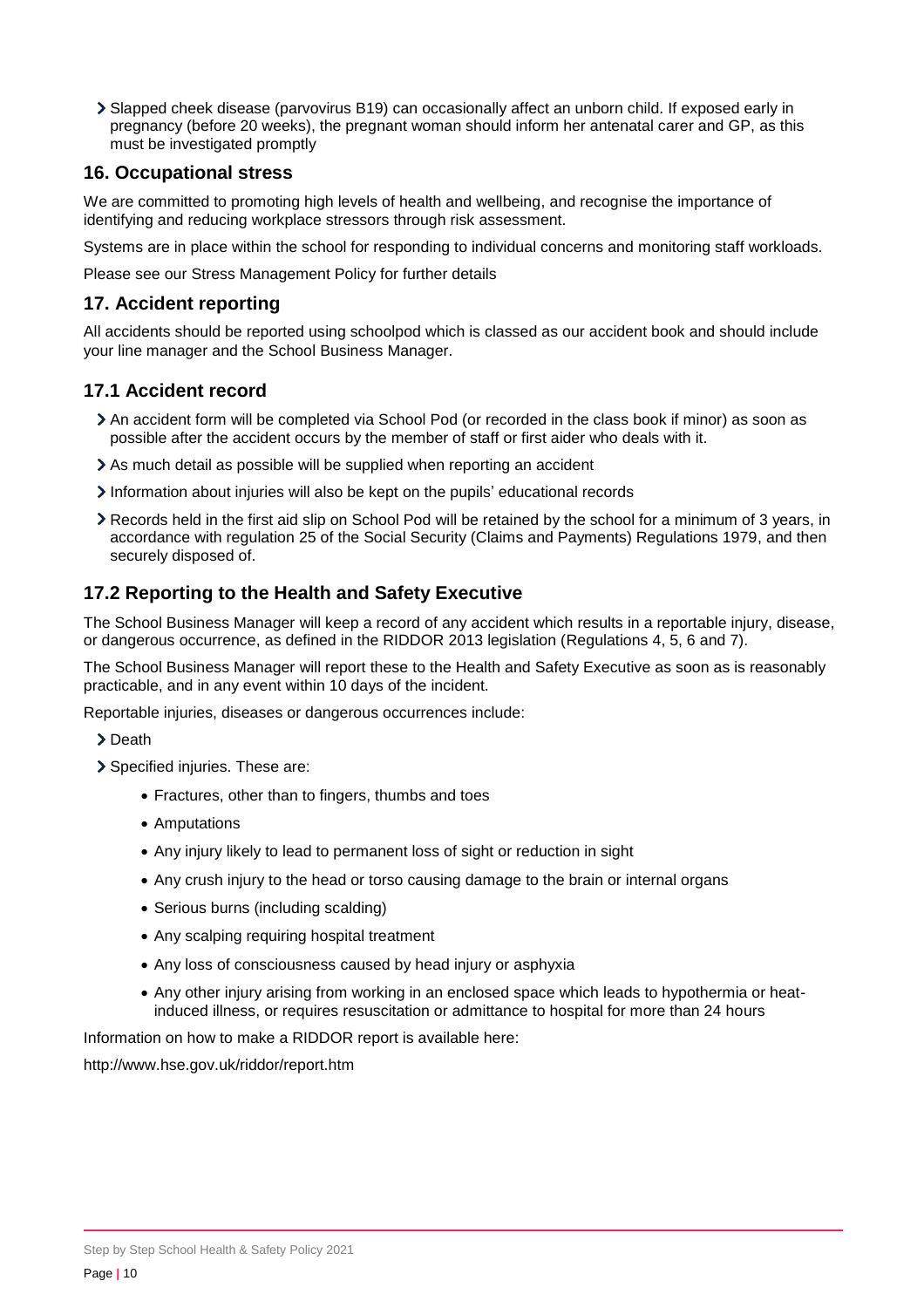## **17.3 Notifying parents**

The Class Leader will inform parents of any accident or injury sustained by a pupil and any first aid treatment given, on the same day, or as soon as reasonably practicable.

## **17.4 Reporting to child protection agencies**

The Designated Safeguarding Lead will notify local child protection agencies of any serious accident or injury to, or the death of, a pupil while in the school's care.

## <span id="page-10-0"></span>**18. Training**

Our staff are provided with health and safety training as part of their induction process and ongoing via Educare throughout the year.

## <span id="page-10-1"></span>**19. Monitoring**

The head teacher will review this policy annually.

At every review, the governing board will approve the policy.

## <span id="page-10-2"></span>**20. Links with other policies**

This health and safety policy links to the following policies:

- First aid
- > Fire safety
- Working at height
- >DSE
- Risk assessment
- > Supporting pupils with medical conditions
- > Accessibility plan
- > Stress management plan
- > Critical incidents

| <b>Policy</b>                 | <b>Health &amp; Safety</b> |
|-------------------------------|----------------------------|
| <b>Statutory Requirement</b>  | <b>Yes</b>                 |
| <b>Approved</b>               | <b>March 2022</b>          |
| <b>Responsible Office</b>     | <b>CE</b>                  |
| <b>Responsible Governor/s</b> | <b>JM</b>                  |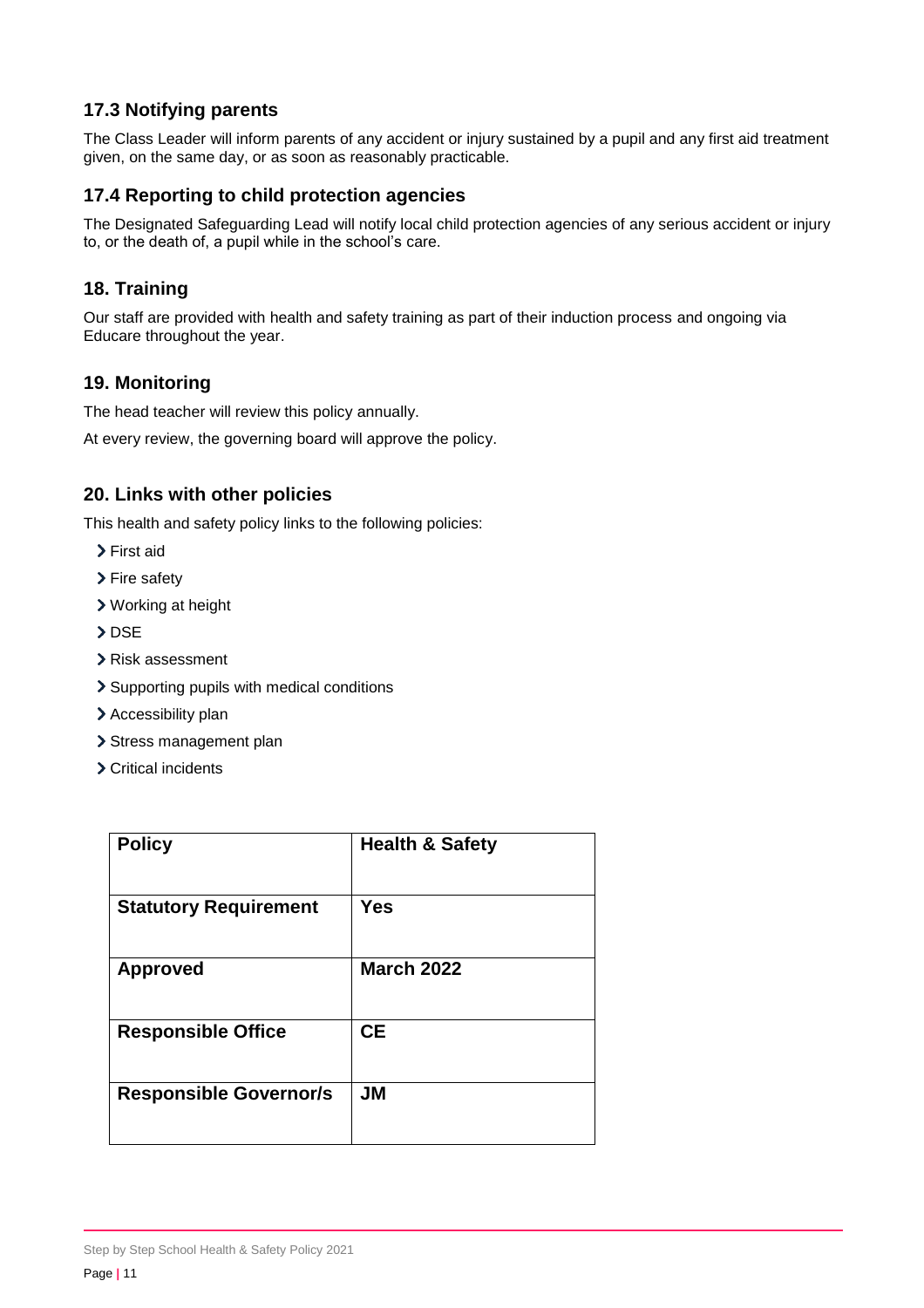| Date of last review        | <b>March 2021</b> |
|----------------------------|-------------------|
| <b>Frequency of Review</b> | <b>Annually</b>   |

<span id="page-11-0"></span>**Appendix 1. Checklist in place** 

<span id="page-11-1"></span>**Coronavirus health and safety checklist**

## **Arrangements in place to reduce spread of virus should further lock downs be imposed**

| <b>MEASURE TO TAKE</b>                                                                                                                                                                                                                                                                                                                                                                                                                                                                             | $\checkmark$ |
|----------------------------------------------------------------------------------------------------------------------------------------------------------------------------------------------------------------------------------------------------------------------------------------------------------------------------------------------------------------------------------------------------------------------------------------------------------------------------------------------------|--------------|
| Make sure you have the right number of staff in attendance every day to maintain an appropriate<br>ratio with pupils and to cover any essential staff roles you have identified (get more help with that<br>here) - try to keep class sizes as small as possible.                                                                                                                                                                                                                                  |              |
| Identify which parts of the school you will be using and close off unused parts, to reduce the<br>amount of cleaning needed - see our article on how to approach cleaning for more advice on<br>this.                                                                                                                                                                                                                                                                                              |              |
| Stagger the beginning and end of the school day, so not all pupils enter and leave school at the<br>same time using the same entrances and exits.                                                                                                                                                                                                                                                                                                                                                  |              |
| Discourage parents picking up their children from gathering at the school gates.                                                                                                                                                                                                                                                                                                                                                                                                                   |              |
| If parents are coming to school to pick up free school meals:<br>• Stagger pick-up times so they're not all coming in at once<br>• If there'll be a queue, set out 2-metre markers on the ground for them to stand on – use<br>tape or cones<br>• Make soap and water or alcohol-based hand sanitiser available to them as they pick up<br>the meal<br>If you can, avoid letting parents into your school – consider whether you can deliver the meal<br>packages or take them outside to parents. |              |
| Identify a room that sick pupils can be kept in until parents come to collect them, ideally with:<br>• A door you can close<br>• A window you can open for ventilation<br>• A separate bathroom they can use (either attached to the room or nearby)                                                                                                                                                                                                                                               |              |
| Make sure staff in school know that they should:<br>• Move pupils to this room if they're sick<br>• Wash their hands for 20 seconds after making contact with the ill pupil                                                                                                                                                                                                                                                                                                                        |              |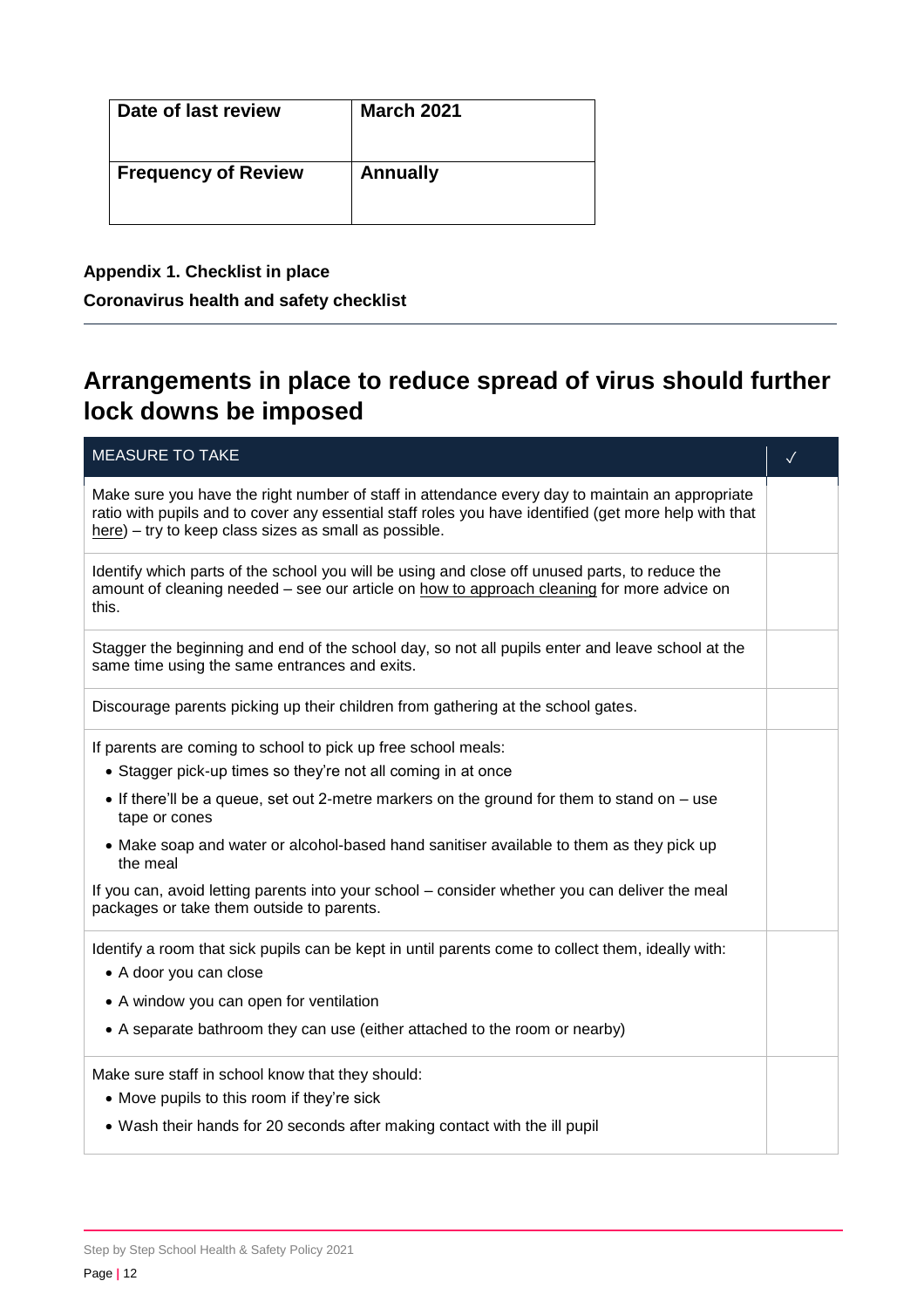| MEASURE TO TAKE                                                                                                                                                                                       |  |
|-------------------------------------------------------------------------------------------------------------------------------------------------------------------------------------------------------|--|
| Make sure you know:<br>• How to get in touch with the parents of children at school if they need to pick their child up<br>• If you need to contact social workers if the pupil is a vulnerable child |  |

# **During the school day**

| <b>MEASURE TO TAKE</b>                                                                                                                                                                                                      | $\checkmark$ |
|-----------------------------------------------------------------------------------------------------------------------------------------------------------------------------------------------------------------------------|--------------|
| Keep pupils at their desks, away from each other, for as much of the school day as you can,<br>ideally 2 metres (3 steps) apart – try to keep class sizes small so you can achieve this more<br>easily.                     |              |
| Avoid any group activities that require pupils to be in close physical contact with each other, such<br>as:                                                                                                                 |              |
| • Assemblies – you could deliver these online, even for pupils in school                                                                                                                                                    |              |
| • Certain sports and playground games                                                                                                                                                                                       |              |
| When serving meals:                                                                                                                                                                                                         |              |
| • Stagger lunch times so fewer children are eating in the same area at once                                                                                                                                                 |              |
| • If there'll be a queue, set out 2-metre markers on the ground for them to stand on – use<br>tape or cones                                                                                                                 |              |
| Make sure everyone is washing their hands with soap and water for at least 20 seconds across<br>the school day, particularly:                                                                                               |              |
| • After coming into school                                                                                                                                                                                                  |              |
| • After sneezing or coughing                                                                                                                                                                                                |              |
| • Before and after handling or eating food                                                                                                                                                                                  |              |
| • After going to the toilet                                                                                                                                                                                                 |              |
| • Before and after staff hand out food packages, if that's how you're organising free school<br>meals                                                                                                                       |              |
| If you can, place alcohol-based hand sanitisers at the entrance of each room you are using,<br>including toilets, classrooms and halls.                                                                                     |              |
| Encourage pupils and staff to avoid touching their face with unwashed hands.                                                                                                                                                |              |
| Provide tissues in rooms that you are using, and make sure pupils and staff are trying to catch<br>sneezes and coughs in these and binning them afterwards, or using their elbow if they do not<br>have a tissue available. |              |
| When possible, open windows to increase airflow and ventilation.                                                                                                                                                            |              |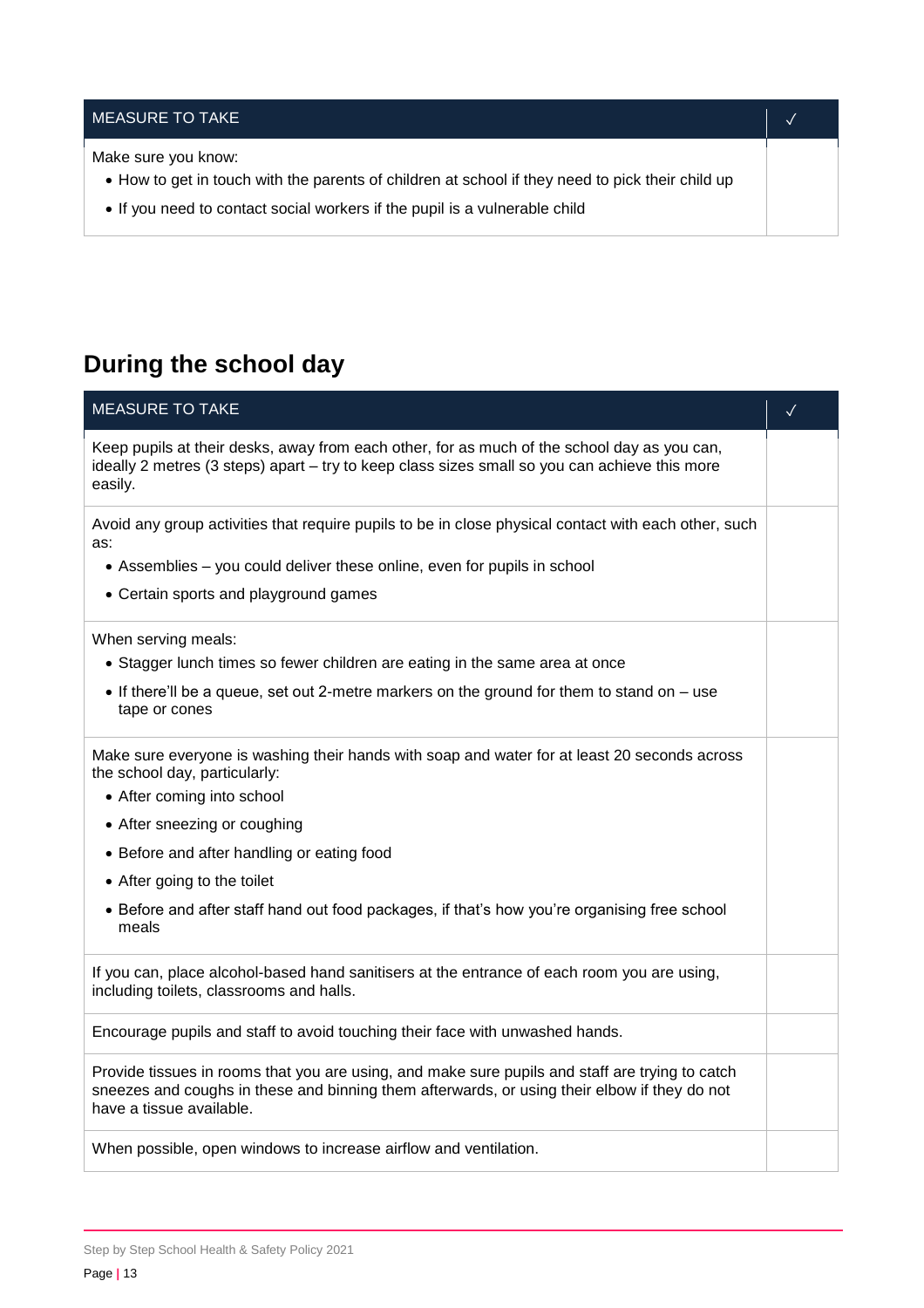# **Daily cleaning**

| <b>MEASURE TO TAKE</b>                                                                                                                                                                                                                                                                                                                                                                                                  | $\sqrt{}$ |
|-------------------------------------------------------------------------------------------------------------------------------------------------------------------------------------------------------------------------------------------------------------------------------------------------------------------------------------------------------------------------------------------------------------------------|-----------|
| Use standard cleaning products to clean and disinfect frequently touched objects and surfaces,<br>including:<br>• Banisters<br>• Classroom desks and tables<br>• Bathroom facilities (including taps and flush buttons)<br>Door and window handles<br>$\bullet$<br>$\bullet$ Furniture<br>• Light switches<br>• Reception desks<br>• Teaching and learning aids<br>• Computer equipment (including keyboards and mouse) |           |
| • Sports equipment<br>• Toys<br>• Telephones<br>• Fingerprint scanners                                                                                                                                                                                                                                                                                                                                                  |           |
| Remove rubbish daily and dispose of it safely.                                                                                                                                                                                                                                                                                                                                                                          |           |

# **Cleaning if there's been a suspected case in school**

| <b>MEASURE TO TAKE</b>                                                                                                                               |  |
|------------------------------------------------------------------------------------------------------------------------------------------------------|--|
| Clean and disinfect surfaces the person has come into contact with, including:<br>• Objects which are visibly contaminated with body fluids          |  |
| • All potentially contaminated high-contact areas (e.g. bathrooms, door handles,<br>telephones, grab-rails in corridors and stairwells)              |  |
| You don't need to specially clean public areas they've passed through briefly (e.g. corridors)<br>which aren't visibly contaminated with body fluids |  |
| When cleaning hard surfaces and sanitary fittings, use either:<br>• Disposable cloths, or                                                            |  |
| • Paper rolls and disposable mop heads                                                                                                               |  |
| When cleaning and disinfecting, use either:<br>• A combined detergent/disinfectant solution at a dilution of 1,000 parts per million available       |  |
| chlorine                                                                                                                                             |  |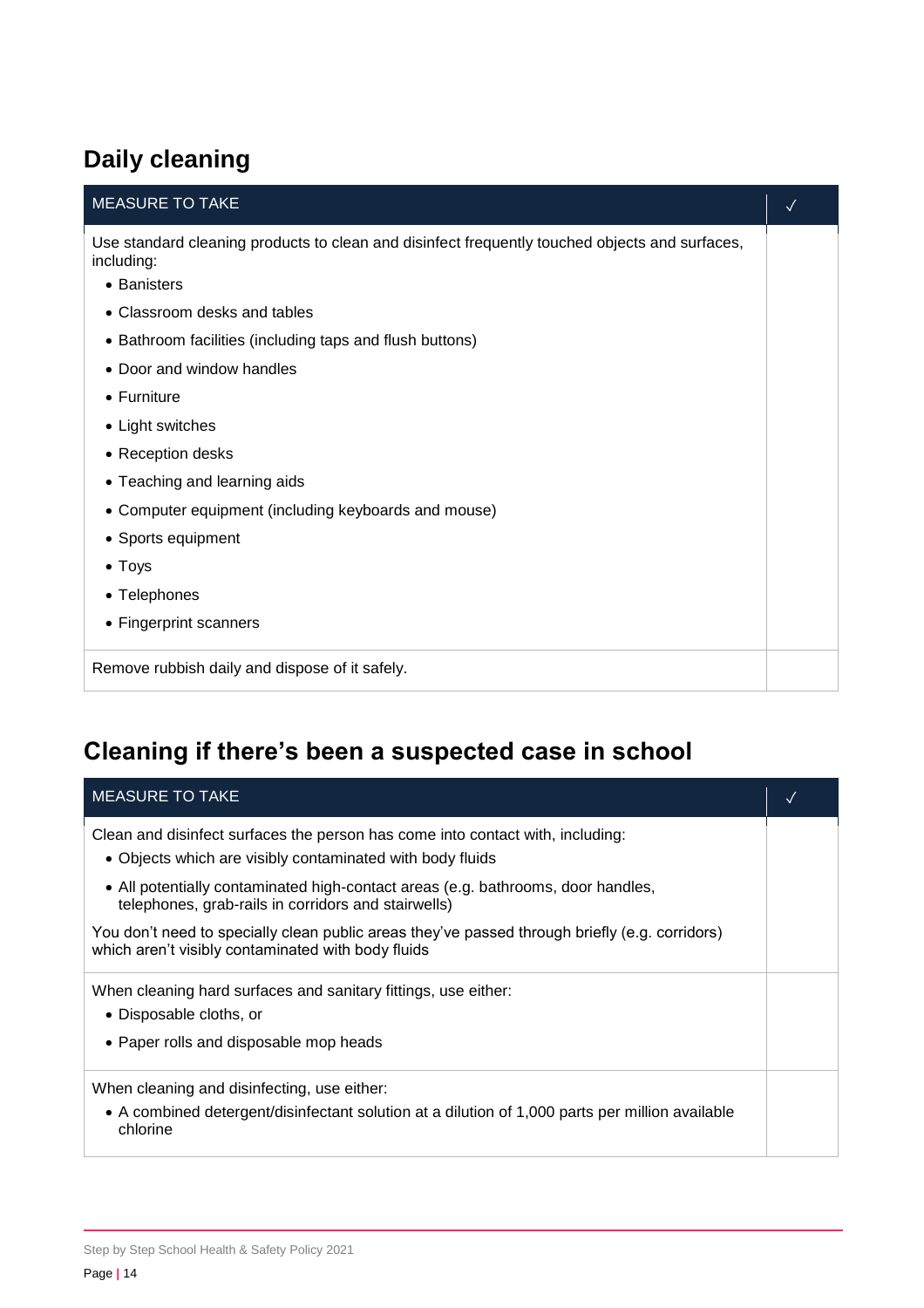| <b>MEASURE TO TAKE</b>                                                                                                                                                                                                                                                                                                                 | $\checkmark$ |
|----------------------------------------------------------------------------------------------------------------------------------------------------------------------------------------------------------------------------------------------------------------------------------------------------------------------------------------|--------------|
| • A household detergent, followed by a disinfectant with the same dilution as above                                                                                                                                                                                                                                                    |              |
| • An alternative disinfectant, that's effective against enveloped viruses                                                                                                                                                                                                                                                              |              |
| Make sure all cleaning staff:                                                                                                                                                                                                                                                                                                          |              |
| • Wear disposable gloves and apron                                                                                                                                                                                                                                                                                                     |              |
| • Wash their hands with soap and water once they remove their gloves and apron                                                                                                                                                                                                                                                         |              |
| If there is a higher level of contamination, (e.g. the individual has slept somewhere) or there is<br>visible contamination with body fluids, you might need to provide cleaning staff with a surgical<br>mask or full-face visor. The local health protection team's risk assessment will let you know if<br>you need this equipment. |              |
| Wash any possibly contaminated fabric items, like curtains and beddings, in a washing machine.<br>Clean and disinfect anything used for transporting these items with standard cleaning products.                                                                                                                                      |              |
| Launder any possibly contaminated items on the hottest temperature the fabric will tolerate.                                                                                                                                                                                                                                           |              |
| If items cannot be cleaned using detergents or laundering (e.g. upholstered furniture), use steam<br>cleaning.                                                                                                                                                                                                                         |              |
| Dispose of any items that are heavily soiled or contaminated with body fluids.                                                                                                                                                                                                                                                         |              |
| Keep any waste from possible cases and cleaning of those areas (e.g. tissues, disposable cloths<br>and mop heads) in a plastic rubbish bag and tie when full.                                                                                                                                                                          |              |
| Place these bags in a suitable and secure place away from children and mark them for storage.<br>Wait until you know the test results to take the waste out of storage.                                                                                                                                                                |              |
| If the individual tests negative, put the bags in with the normal waste.                                                                                                                                                                                                                                                               |              |
| If the individual tests positive, then you will need a safe and secure place (away from children)<br>where you can store waste for 72 hours.                                                                                                                                                                                           |              |
| If you don't have a secure place, you'll need to arrange for a collection for 'category B' infectious<br>waste from either your:                                                                                                                                                                                                       |              |
| Local waste collection authority (if they currently collect your waste)<br>Or, by a specialist clinical waste contractor                                                                                                                                                                                                               |              |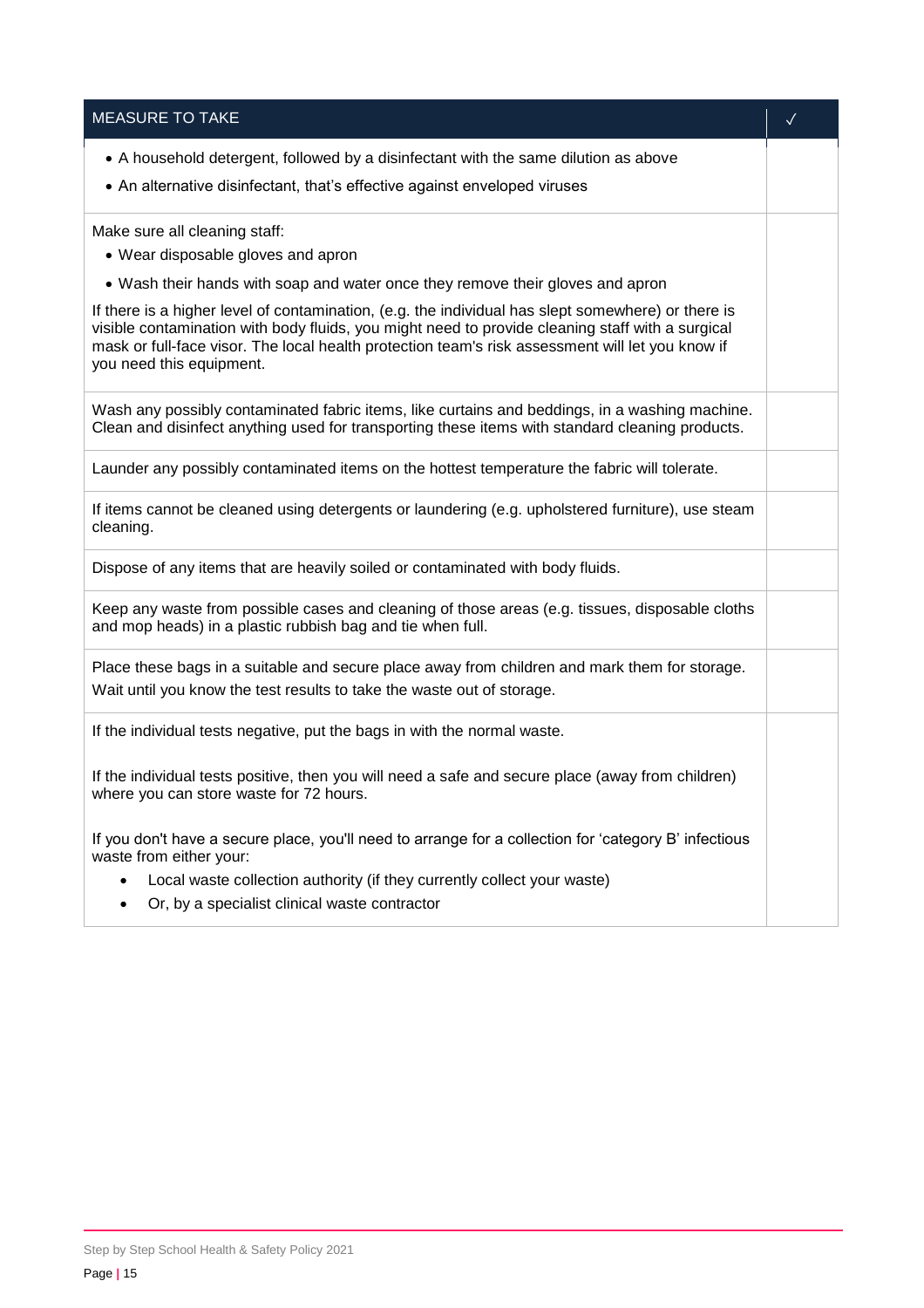## <span id="page-15-0"></span>**Appendix 2. Recommended absence period for preventing the spread of infection**

This list of recommended absence periods for preventing the spread of infection is taken from non-statutory guidance for schools and other childcare settings from Public Health England. For each of these infections or complaints, there [is further information in the guidance on the symptoms, how it spreads and some 'do's and](https://www.gov.uk/government/publications/health-protection-in-schools-and-other-childcare-facilities/chapter-9-managing-specific-infectious-diseases)  [don'ts' to follow that you can check.](https://www.gov.uk/government/publications/health-protection-in-schools-and-other-childcare-facilities/chapter-9-managing-specific-infectious-diseases)

| Infection or complaint                                               | Recommended period to be kept away from school or nursery                                                                                                                                                                                                                                                                                                                                                                                                                  |
|----------------------------------------------------------------------|----------------------------------------------------------------------------------------------------------------------------------------------------------------------------------------------------------------------------------------------------------------------------------------------------------------------------------------------------------------------------------------------------------------------------------------------------------------------------|
| Athlete's foot                                                       | None.                                                                                                                                                                                                                                                                                                                                                                                                                                                                      |
| Campylobacter                                                        | Until 48 hours after symptoms have stopped.                                                                                                                                                                                                                                                                                                                                                                                                                                |
| <b>Chicken pox (shingles)</b>                                        | Cases of chickenpox are generally infectious from 2 days before the rash<br>appears to 5 days after the onset of rash. Although the usual exclusion period<br>is 5 days, all lesions should be crusted over before children return to nursery<br>or school.<br>A person with shingles is infectious to those who have not had chickenpox<br>and should be excluded from school if the rash is weeping and cannot be<br>covered or until the rash is, dry and crusted over. |
| <b>Cold sores</b>                                                    | None.                                                                                                                                                                                                                                                                                                                                                                                                                                                                      |
| Rubella (German measles)                                             | 5 days from appearance of the rash.                                                                                                                                                                                                                                                                                                                                                                                                                                        |
| Hand, foot and mouth                                                 | Children are safe to return to school or nursery as soon as they are feeling<br>better; there is no need to stay off until the blisters have all healed.                                                                                                                                                                                                                                                                                                                   |
| Impetigo                                                             | Until lesions are crusted and healed, or 48 hours after starting antibiotic<br>treatment.                                                                                                                                                                                                                                                                                                                                                                                  |
| <b>Measles</b>                                                       | Cases are infectious from 4 days before onset of rash to 4 days after so it is<br>important to ensure cases are excluded from school during this period.                                                                                                                                                                                                                                                                                                                   |
| Ringworm                                                             | Exclusion not needed once treatment has started.                                                                                                                                                                                                                                                                                                                                                                                                                           |
| <b>Scabies</b>                                                       | The infected child or staff member should be excluded until after the first<br>treatment has been carried out.                                                                                                                                                                                                                                                                                                                                                             |
| <b>Scarlet fever</b>                                                 | Children can return to school 24 hours after commencing appropriate<br>antibiotic treatment. If no antibiotics have been administered the person will be<br>infectious for 2 to 3 weeks. If there is an outbreak of scarlet fever at the school<br>or nursery, the health protection team will assist with letters and factsheet to<br>send to parents or carers and staff.                                                                                                |
| Slapped cheek syndrome,<br><b>Parvovirus B19, Fifth's</b><br>disease | None (not infectious by the time the rash has developed).                                                                                                                                                                                                                                                                                                                                                                                                                  |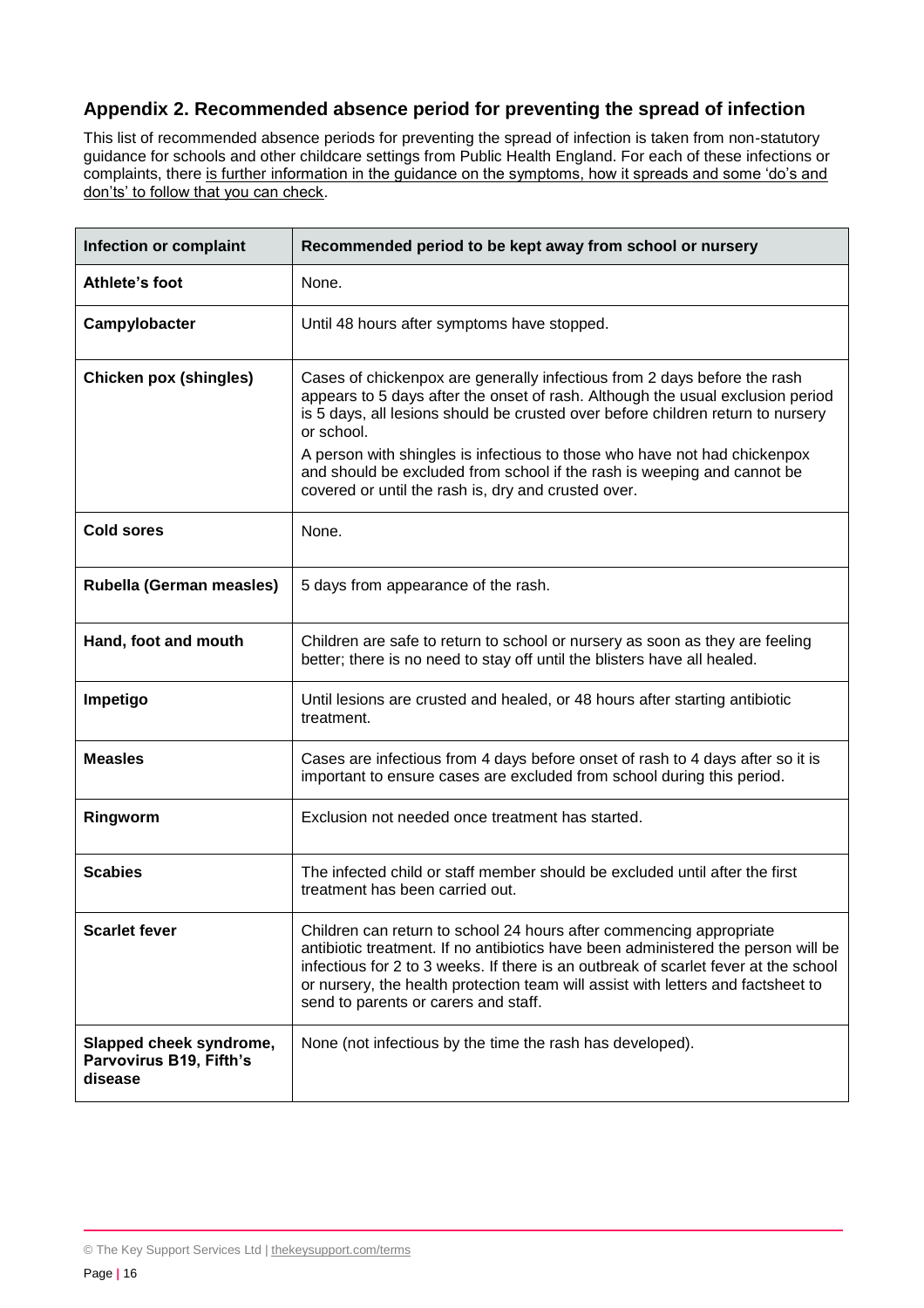| <b>Bacillary Dysentery</b><br>(Shigella)       | Microbiological clearance is required for some types of shigella species prior<br>to the child or food handler returning to school.                                                                                                                                                                                                                                  |
|------------------------------------------------|----------------------------------------------------------------------------------------------------------------------------------------------------------------------------------------------------------------------------------------------------------------------------------------------------------------------------------------------------------------------|
|                                                |                                                                                                                                                                                                                                                                                                                                                                      |
| Diarrhoea and/or vomiting<br>(Gastroenteritis) | Children and adults with diarrhoea or vomiting should be excluded until 48<br>hours after symptoms have stopped and they are well enough to return. If<br>medication is prescribed, ensure that the full course is completed and there is<br>no further diarrhoea or vomiting for 48 hours after the course is completed.                                            |
|                                                | For some gastrointestinal infections, longer periods of exclusion from school<br>are required and there may be a need to obtain microbiological clearance. For<br>these groups, your local health protection team, school health advisor or<br>environmental health officer will advise.                                                                             |
|                                                | If a child has been diagnosed with cryptosporidium, they should NOT go<br>swimming for 2 weeks following the last episode of diarrhoea.                                                                                                                                                                                                                              |
| <b>Cryptosporidiosis</b>                       | Until 48 hours after symptoms have stopped.                                                                                                                                                                                                                                                                                                                          |
| E. coli (verocytotoxigenic<br>or VTEC)         | The standard exclusion period is until 48 hours after symptoms have resolved.<br>However, some people pose a greater risk to others and may be excluded<br>until they have a negative stool sample (for example, pre-school infants, food<br>handlers, and care staff working with vulnerable people). The health protection<br>team will advise in these instances. |
| <b>Food poisoning</b>                          | Until 48 hours from the last episode of vomiting and diarrhoea and they are<br>well enough to return. Some infections may require longer periods (local<br>health protection team will advise).                                                                                                                                                                      |
| <b>Salmonella</b>                              | Until 48 hours after symptoms have stopped.                                                                                                                                                                                                                                                                                                                          |
| <b>Typhoid and Paratyphoid</b><br>fever        | Seek advice from environmental health officers or the local health protection<br>team.                                                                                                                                                                                                                                                                               |
| Flu (influenza)                                | Until recovered.                                                                                                                                                                                                                                                                                                                                                     |
| <b>Tuberculosis (TB)</b>                       | Pupils and staff with infectious TB can return to school after 2 weeks of<br>treatment if well enough to do so and as long as they have responded to anti-<br>TB therapy. Pupils and staff with non-pulmonary TB do not require exclusion<br>and can return to school as soon as they are well enough.                                                               |
| <b>Whooping cough</b><br>(pertussis)           | A child or staff member should not return to school until they have had 48<br>hours of appropriate treatment with antibiotics and they feel well enough to do<br>so or 21 days from onset of illness if no antibiotic treatment.                                                                                                                                     |
| Conjunctivitis                                 | None.                                                                                                                                                                                                                                                                                                                                                                |
| Giardia                                        | Until 48 hours after symptoms have stopped.                                                                                                                                                                                                                                                                                                                          |